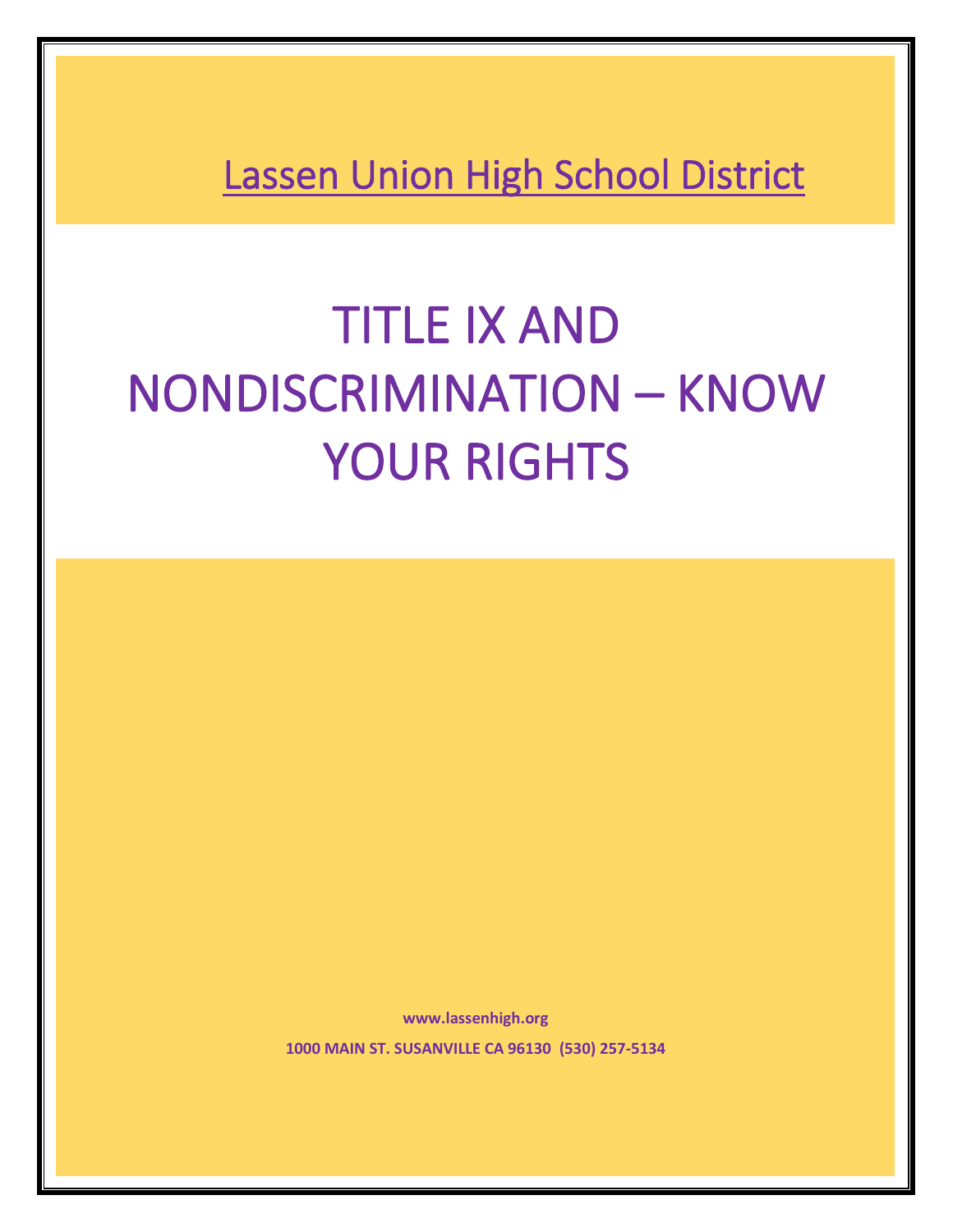#### **WHAT IS TITLE IX?**

Title IX of the education Amendments Act of 1972 is a federal law that states, "No person in the United States shall, on the basis of sex, gender, gender identity, pregnancy, and parental status be excluded from participation in, be denied the benefits of, or be subjected to discrimination under any education program or activity receiving federal financial assistance". Each student and employee has a right to learn and work in an environment that is free from unlawful discrimination. No district student or employee shall be excluded from participation in, be denied the benefits of, or be subject to discrimination on the basis of actual or perceived sex, sexual orientation, gender, gender identity, pregnancy, and parental status gender.

#### **WHO IS RESPONSIBLE FOR ENFORCING TITLE IX?**

Title IX requires that a coordinator be established at both the school site and district levels.

Site Coordinator **District Coordinator** 530-257-2142 530-251-1197 1110 Main St. 1000 Main St. [morgan.nugent@lassenhigh.org](mailto:morgan.nugent@lassenhigh.org) [nicole.vinson@lassenhigh.org](mailto:nicole.vinson@lassenhigh.org)

Principal, Morgan Nugent Human Resource Manager, Nicole Vinson

#### **WHAT RIGHTS DO I HAVE UNDER TITLE IX?**

- $\circ$  You have the right to fair and equitable treatment and you shall not be discriminated against on the basis of actual or perceived sex, sexual orientation, gender, or gender identity or expression, pregnancy or parental status.
- $\circ$  You have the right to be provided with an equitable opportunity to participate in all academic extracurricular activities, including athletics.
- $\circ$  You have the right to inquire of the athletic director of your school as to the athletic opportunities offered by the school.
- o You have the right to apply for athletic scholarships.
- $\circ$  You have the right to receive equitable treatment and benefits in the provision of all of the following: equipment and supplies, scheduling of games and practices, transportation and daily allowances, access to tutoring, coaching, locker rooms, practice and competitive facilities, medical and training facilities and services, publicity.
- $\circ$  You have the right to have access to a gender equity coordinator to answer questions regarding gender equity laws
- $\circ$  You have the right to contact the State Department of Education and the California Interscholastic Federation to access information on gender equity laws
- $\circ$  You have the right to file a confidential discrimination complaint with the United States Office of Civil Rights or the State Department of Education if you believe you have been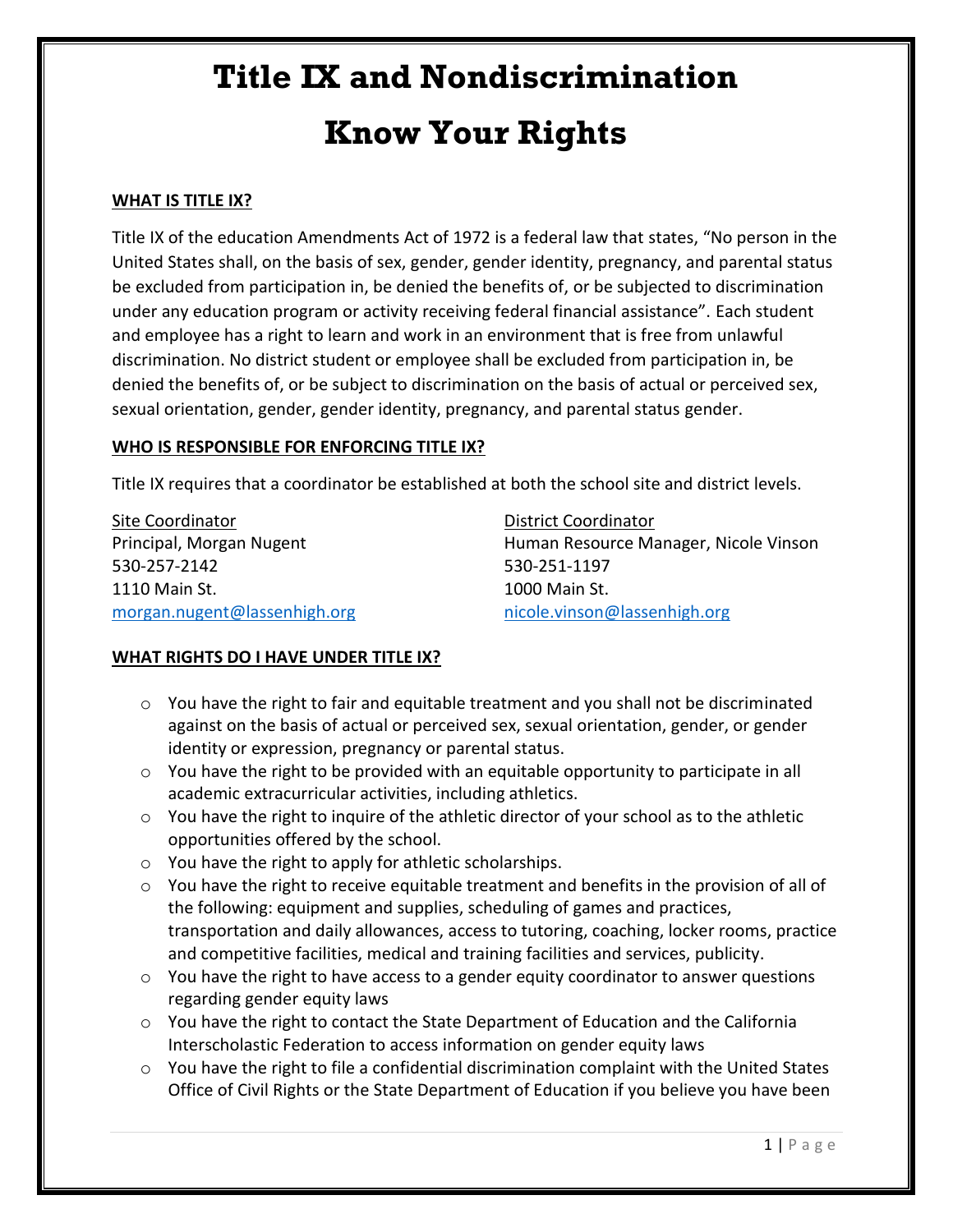# **Title IX and Nondiscrimination**

### **Know Your Rights**

discriminated against or if you believe you have received unequal treatment on the basis of your sex, gender, gender identity, pregnancy, and parental status.

- $\circ$  You have the right to pursue civil remedies if you have been discriminated against.
- $\circ$  You have the right to be protected against retaliation if you file a discrimination complaint.
- $\circ$  Teen parents and pregnant students have a right to equal education, full participation, and to enroll in any school or program for which they would otherwise qualify at any stage of the pregnancy. They have the right to remain in their regular or current school program, including elementary or secondary schools, honors and magnet programs, special education and non-public school placements, alternative/options programs, migrant education, free and reduced lunch programs and services for English Learners, and any others for which they are otherwise qualified.
- o Lactating students and staff shall be provided with reasonable accommodations on school campus to express breast milk or address other needs related to breast-feeding.

#### **HOW DO I FILE A TITLE IX COMPLAINT?**

All complaints must be filed with the respective Title IX Coordinator in writing and must be signed by the complainant. Each complaint will be handled according to the process outlined in the Uniform Complaint Procedures Administrative Regulation 1312.3. A copy of this Administrative Regulation is attached to this notice and may also be found on Lassenhigh.org or [Click to here to view AR 1312.3](https://lcoe-my.sharepoint.com/personal/lhs_web_lassenhigh_org/_layouts/15/Doc.aspx?sourcedoc=%7bb42cd0b6-fdbc-4cb2-b767-914e428520a5%7d&action=view&wd=target%28LUHSD%20Policies%2C%20Regulations%20and%20Bylaws%20Directory.one%7Cadf52c91-40db-43e1-9a6e-1d07063967ba%2FAR%201312.3%20Uniform%20Complaint%20Procedures%7Cb896dc01-9fde-4202-815a-d87c13656ee1%2F%29&wdorigin=NavigationUrl)

Once a complaint is filed, the parties may be informally questioned about the possibility of using mediation to resolve the complaint. If the complaint is not resolved during mediation, or if mediation does not take place, an investigation into the matter by the respective coordinator will commence. The coordinator shall use a "preponderance of the evidence" standard in determining the veracity of the factual allegations in the complaint. This standard is met if the allegation is more likely to be true than not. After the investigation is completed, a final written decision shall be forwarded to the complainant.

If the complainant is unsatisfied with the districts final written decision, they have the right to appeal the decision to the California Department of Education (CDE). He/she may pursue available civil law remedies outside of the district's complaint procedures, including seeking assistance from mediation centers or public/private interest attorneys. Complaints may also be filed with the U.S. Department of Education, Office for Civil Rights at [www.ed.gov/ocr](http://www.ed.gov/ocr) within 180 days of the alleged discrimination

For more information, please contact a district Title IX Coordinator or visit The Office for Civil Rights webpage at:<https://www2.ed.gov/about/offices/list/ocr/index.html>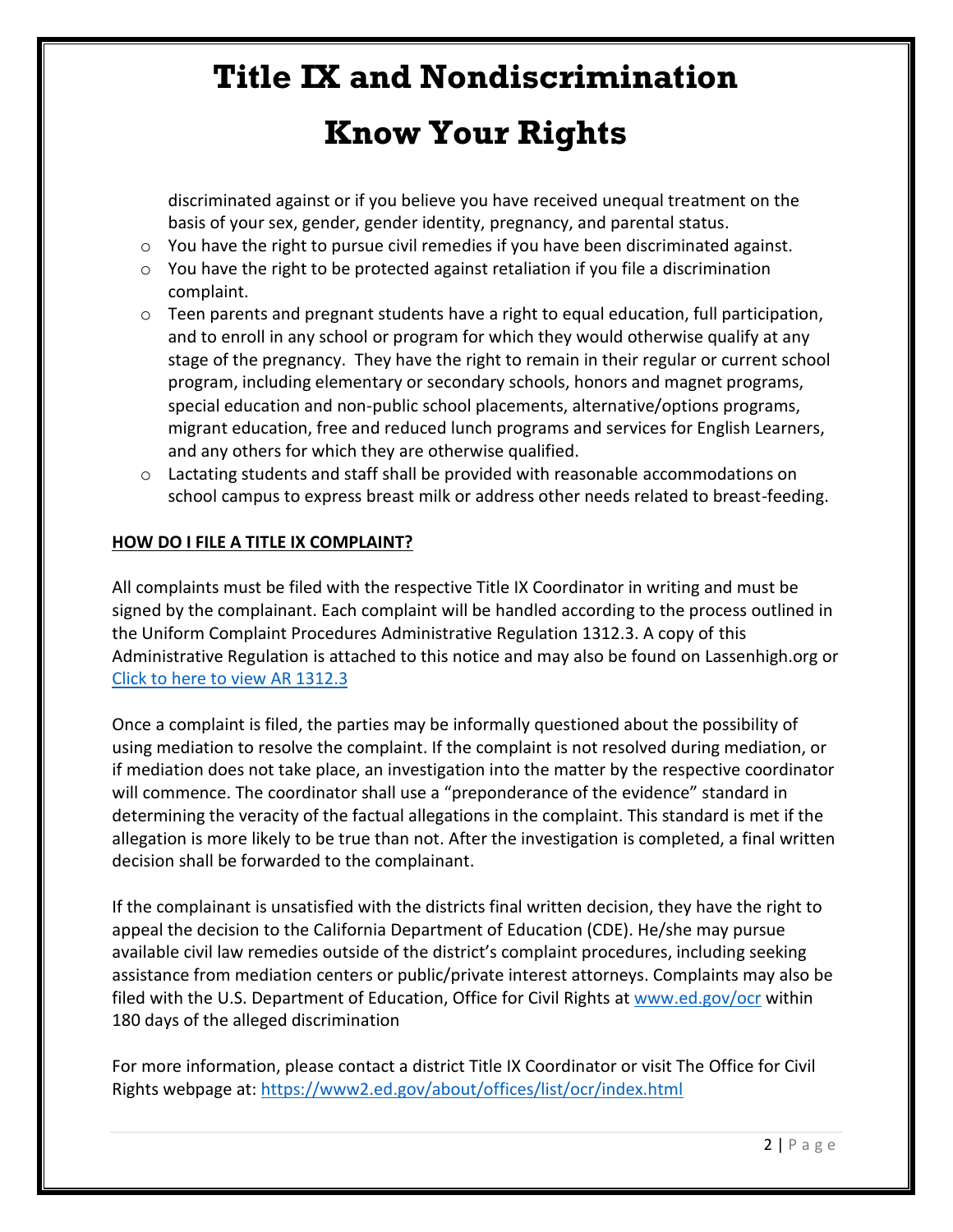#### **Community Relations** BP 1312.3(a)

#### **UNIFORM COMPLAINT PROCEDURES**

The Governing Board recognizes that the district has the primary responsibility to ensure compliance with applicable state and federal laws and regulations governing educational programs. The Board encourages early resolution of complaints whenever possible. To resolve complaints which may require a more formal process, the Board adopts the uniform system of complaint processes specified in 5 CCR 4600-4670 and the accompanying administrative regulation.

The district's uniform complaint procedures (UCP) shall be used to investigate and resolve the following complaints:

- 1. Any complaint alleging district violation of applicable state or federal law or regulations governing adult education programs, after school education and safety programs, migrant education, career technical and technical education and training programs, child care and development programs, child nutrition programs, special education programs, consolidated categorical aid programs, and any other district-implemented program which is listed in Education Code 64000(a) (5 CCR 4610)
- 2. Any complaint alleging the occurrence of unlawful discrimination (such as discriminatory harassment, intimidation, or bullying) against any student, employee, or other person participating in district programs and activities, including, but not limited to, those programs or activities funded directly by or that receive or benefit from any state financial assistance, based on the person's actual or perceived characteristics of race or ethnicity, color, ancestry, nationality, national origin, ethnic group identification, age, religion, marital, pregnancy, or parental status, physical or mental disability, sex, sexual orientation, gender, gender identity, gender expression, or genetic information, pregnancy or parental status or any other characteristic identified in Education Code 200 or 220, Government Code 11135, or Penal Code 422.55, or based on his/her association with a person or group with one or more of these actual or perceived characteristics (5 CCR 4610)
- 3. Any complaint alleging district noncompliance with the requirement to provide reasonable accommodation to a lactating student on school campus to express breast milk, breastfeed an infant child, or address other breastfeeding-related needs of the student (Education Code 222)
- 4. Any complaint alleging district noncompliance with the prohibition against requiring students to pay fees, deposits, or other charges for participation in educational activities (5 CCR 4610)
- 5. Any complaint alleging district noncompliance with legal requirements related to the implementation of the local control and accountability plan (Education Code 52075)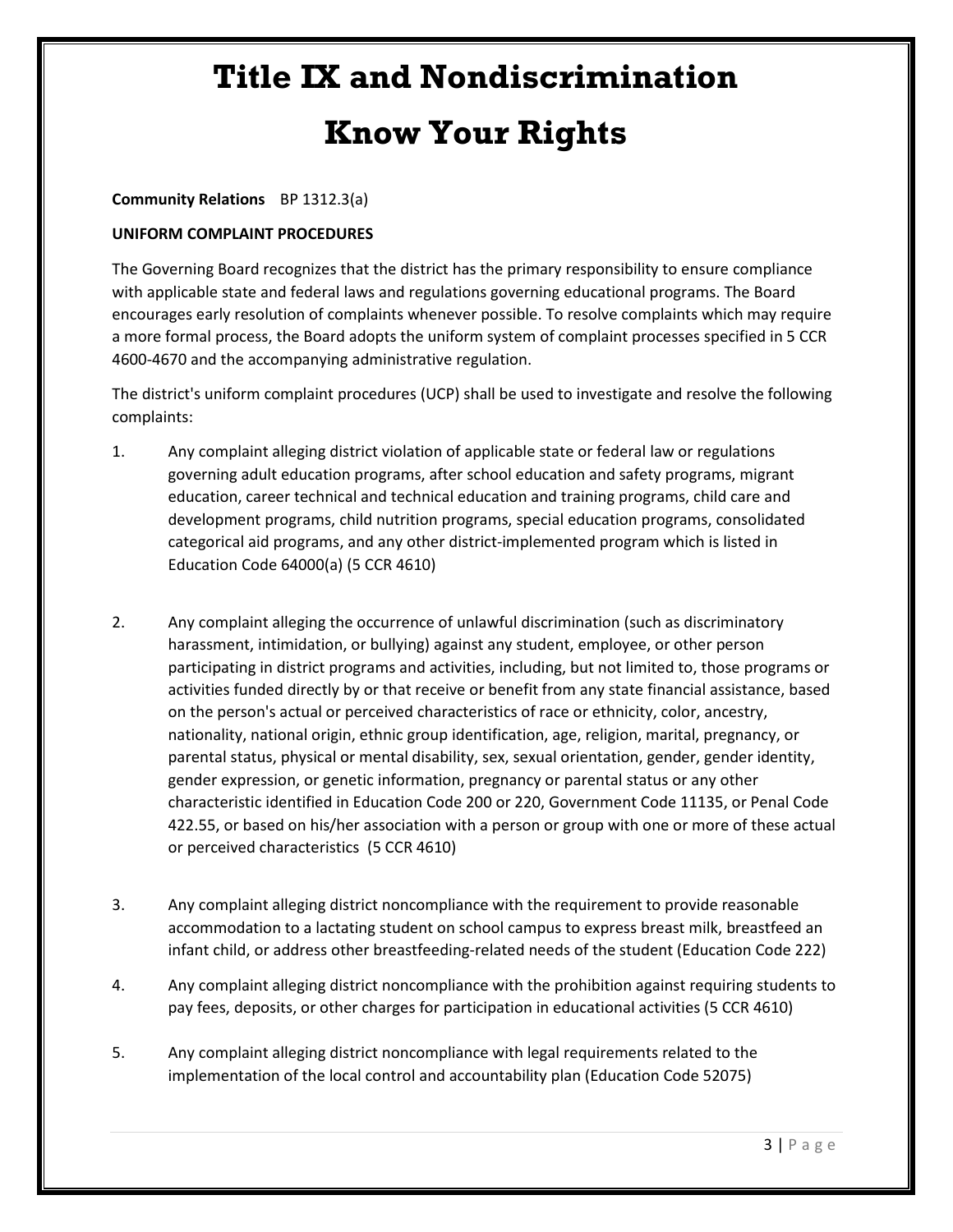- 6. Any complaint, by or on behalf of any student who is a foster youth, alleging district noncompliance with any legal requirement applicable to the student regarding placement decisions, the responsibilities of the district's educational liaison to the student, the award of credit for coursework satisfactorily completed in another school or district, school transfer, or the grant of an exemption from Board-imposed graduation requirements (Education Code 48853, 48853.5, 49069.5, 51225.1, 51225.2)
- 7. Any complaint, by or on behalf of a homeless student as defined in 42 USC 11434a, alleging district noncompliance with any requirement applicable to the student regarding the award of credit for coursework satisfactorily completed in another school or district or the grant of an exemption from Board-imposed graduation requirements (Education Code 51225.1, 51225.2)
- 8. Any complaint, by or on behalf of a former juvenile court school student who transfers into the district after his/her second year of high school, alleging district noncompliance with any requirement applicable to the student regarding the award of credit for coursework satisfactorily completed in the juvenile court school or the grant of an exemption from Boardimposed graduation requirements (Education Code 51225.1, 51225.2)
- 9. Any complaint alleging district noncompliance with the requirements of Education Code 51228.1 and 51228.2 that prohibit the assignment of a student to a course without educational content for more than one week in any semester or to a course the student has previously satisfactorily completed, without meeting specified conditions (Education Code 51228.3)
- 10. Any complaint alleging district noncompliance with the physical education instructional minutes requirement for students in elementary school (Education Code 51210, 51223)
- 11. Any complaint alleging retaliation against a complainant or other participant in the complaint process or anyone who has acted to uncover or report a violation subject to this policy
- 12. Any other complaint as specified in a district policy

The Board recognizes that alternative dispute resolution (ADR) can, depending on the nature of the allegations, offer a process to reach a resolution to the complaint that is acceptable to all parties. ADR such as mediation may be offered to resolve complaints that involve more than one student and no adult. However, mediation shall not be offered or used to resolve any complaint involving sexual assault or where there is a reasonable risk that a party to the mediation would feel compelled to participate. The Superintendent or designee shall ensure that the use of ADR is consistent with state and federal laws and regulations.

The district shall protect all complainants from retaliation. In investigating complaints, the confidentiality of the parties involved shall be protected as required by law. For any complaint alleging retaliation or unlawful discrimination (such as discriminatory harassment, intimidation, or bullying), the Superintendent or designee shall keep the identity of the complainant, and/or the subject of the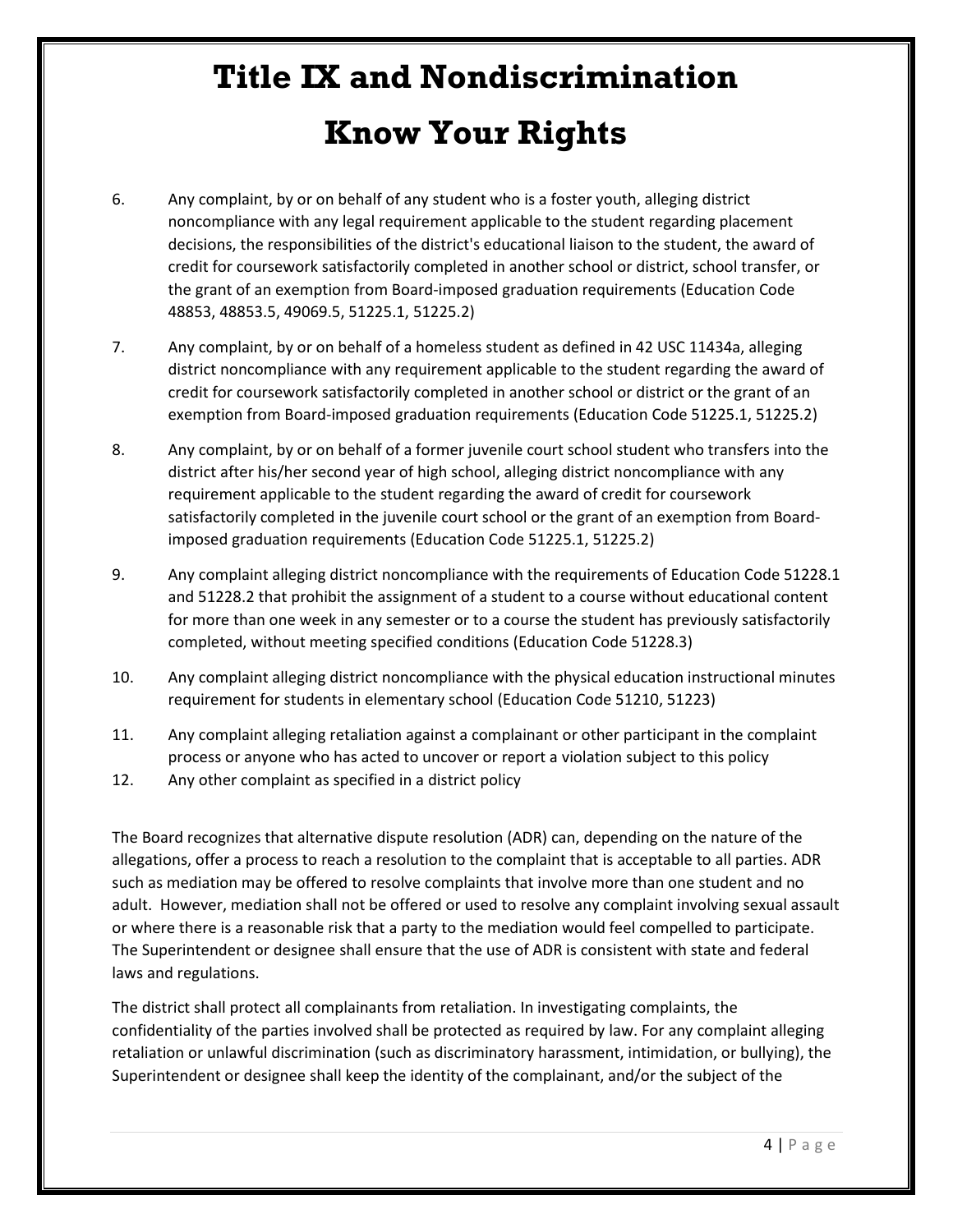complaint if he/she is different from the complainant, confidential when appropriate and as long as the integrity of the complaint process is maintained.

When an allegation that is not subject to the UCP is included in a UCP complaint, the district shall refer the non-UCP allegation to the appropriate staff or agency and shall investigate and, if appropriate, resolve the UCP-related allegation(s) through the district's UCP.

The Superintendent or designee shall provide training to district staff to ensure awareness and knowledge of current law and related requirements, including the steps and timelines specified in this policy and the accompanying administrative regulation.

The Superintendent or designee shall maintain records of all UCP complaints and the investigations of those complaints in accordance with applicable law and district policy.

#### **Non-UCP Complaints**

The following complaints shall not be subject to the district's UCP but shall be referred to the specified agency: (5 CCR 4611)

- 1. Any complaint alleging child abuse or neglect shall be referred to the County Department of Social Services, the County Protective Services Division, and the appropriate law enforcement agency.
- 2. Any complaint alleging health and safety violations by a child development program shall, for licensed facilities, be referred to Department of Social Services and shall, for licensing-exempt facilities, be referred to the appropriate Child Development regional administrator.
- 3. Any complaint alleging employment discrimination shall be sent to the California Department of Fair Employment and Housing and the compliance officer shall notify the complainant by first class mail of the transfer.

4. Any complaint alleging fraud shall be referred to the California Department of Education. In addition, the district's Williams Uniform Complaint Procedures, AR 1312.4, shall be used to investigate and resolve any complaint related to sufficiency of textbooks or instructional materials, emergency or urgent facilities conditions that pose a threat to the health or safety of students or staff, or teacher vacancies and misassignments. (Education Code 35186)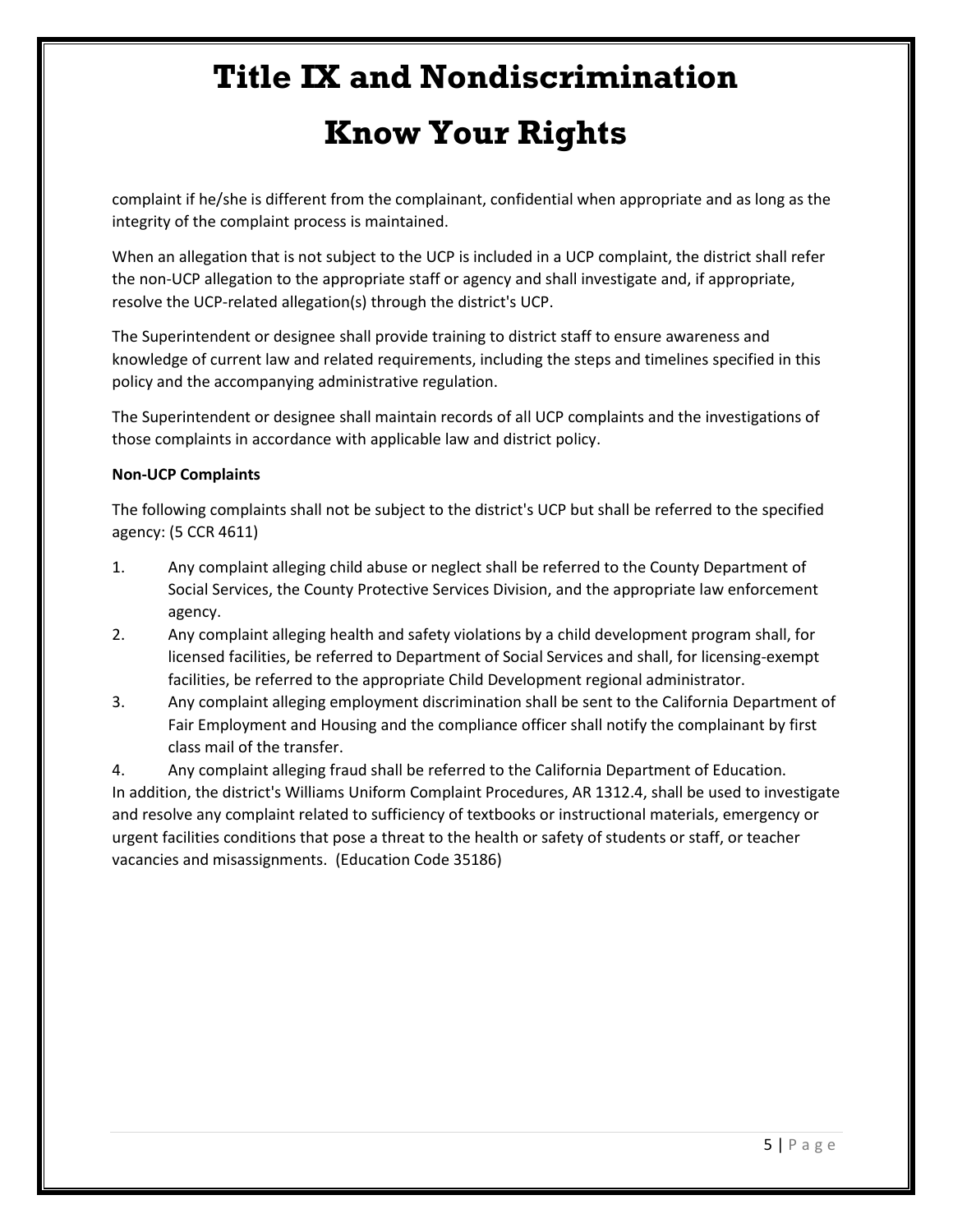#### **Community Relations** AR 1312.3(a)

#### **UNIFORM COMPLAINT PROCEDURES**

Except as the Governing Board may otherwise specifically provide in other district policies, these uniform complaint procedures (UCP) shall be used to investigate and resolve only the complaints specified in BP 1312.3.

#### **Compliance Officers**

The district designates the individual(s) identified below as the employee(s) responsible for coordinating the district's response to complaints and for complying with state and federal civil rights laws. The individual(s) also serve as the compliance officer(s) specified in AR 5145.3 -

Nondiscrimination/Harassment as the responsible employee(s) to handle complaints regarding unlawful discrimination (such as discriminatory harassment, intimidation, or bullying). The individual(s) shall receive and coordinate the investigation of complaints and shall ensure district compliance with law.

| <b>District</b>                    | <b>School Site</b>                 |
|------------------------------------|------------------------------------|
| Human Resource Manager             | Superintendent/Principal           |
| 1000 Main St. Susanville, CA 96130 | 1110 Main St. Susanville, CA 96130 |
| 530-251-1197                       | 530-257-5134                       |

The compliance officer who receives a complaint may assign another compliance officer to investigate and resolve the complaint. The compliance officer shall promptly notify the complainant and respondent, if applicable, if another compliance officer is assigned to the complaint.

In no instance shall a compliance officer be assigned to a complaint in which he/she has a bias or conflict of interest that would prohibit him/her from fairly investigating or resolving the complaint. Any complaint against a compliance officer or that raises a concern about the compliance officer's ability to investigate the complaint fairly and without bias shall be filed with the Superintendent or designee who shall determine how the complaint will be investigated.

The Superintendent or designee shall ensure that employees assigned to investigate and resolve complaints receive training and are knowledgeable about the laws and programs at issue in the complaints to which they are assigned. Training provided to such employees shall cover current state and federal laws and regulations governing the program, applicable processes for investigating and resolving complaints, including those alleging unlawful discrimination (such as discriminatory harassment, intimidation, or bullying), applicable standards for reaching decisions on complaints, and appropriate corrective measures. Assigned employees may have access to legal counsel as determined by the Superintendent or designee.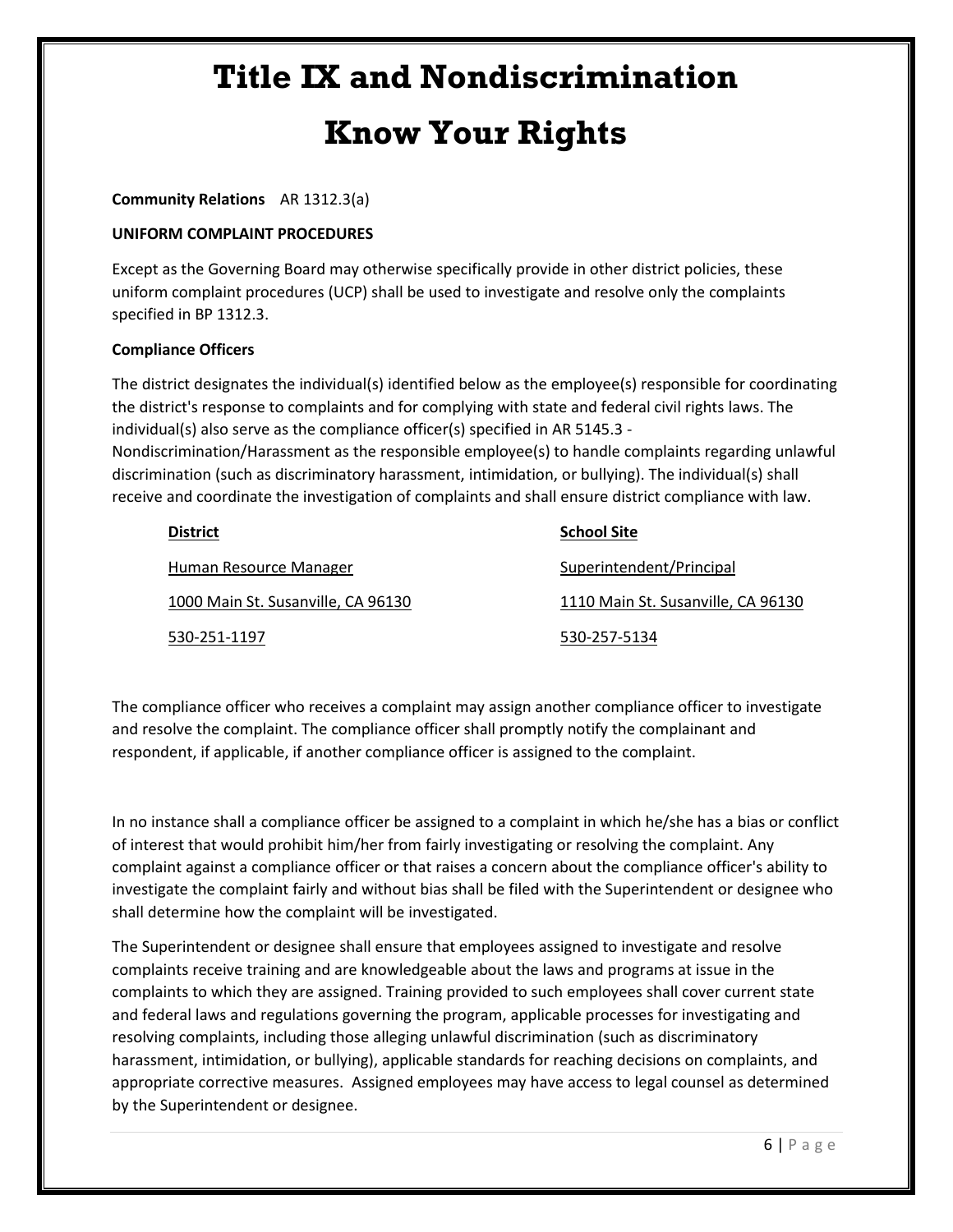The compliance officer or, if necessary, any appropriate administrator shall determine whether interim measures are necessary during and pending the result of an investigation. If interim measures are determined to be necessary, the compliance officer or the administrator shall consult with the Superintendent, the Superintendent's designee, or, if appropriate, the site principal to implement one or more interim measures. The interim measures shall remain in place until the compliance officer determines that they are no longer necessary or until the district issues its final written decision, whichever occurs first.

#### **Notifications**

The district's UCP policy and administrative regulation shall be posted in all district schools and offices, including staff lounges and student government meeting rooms. (Education Code 234.1)

The Superintendent or designee shall annually provide written notification of the district's UCP, including information regarding unlawful student fees, local control and accountability plan (LCAP) requirements, and requirements related to the educational rights of foster youth, homeless students, and former juvenile court school students to students, employees, parents/guardians, the district advisory committee, school advisory committees, appropriate private school officials or representatives, and other interested parties. (Education Code 262.3, 48853, 48853.5, 49013, 49069.5, 51225.1, 51225.2, 52075; 5 CCR 4622)

The annual notification, complete contact information of the compliance officer(s), and information related to Title IX as required pursuant to Education Code 221.61 shall be posted on the district web site and may be provided through district-supported social media, if available.

The Superintendent or designee shall ensure that all students and parents/guardians, including students and parents/guardians with limited English proficiency, have access to the relevant information provided in the district's policy, regulation, forms, and notices concerning the UCP.

If 15 percent or more of students enrolled in a particular district school speak a single primary language other than English, the district's policy, regulation, forms, and notices concerning the UCP shall be translated into that language, in accordance with Education Code 234.1 and 48985. In all other instances, the district shall ensure meaningful access to all relevant UCP information for parents/guardians with limited English proficiency.

The notice shall:

- 1. Identify the person(s), position(s), or unit(s) responsible for receiving complaints
- 2. Advise the complainant of any civil law remedies that may be available to him/her under state or federal antidiscrimination laws, if applicable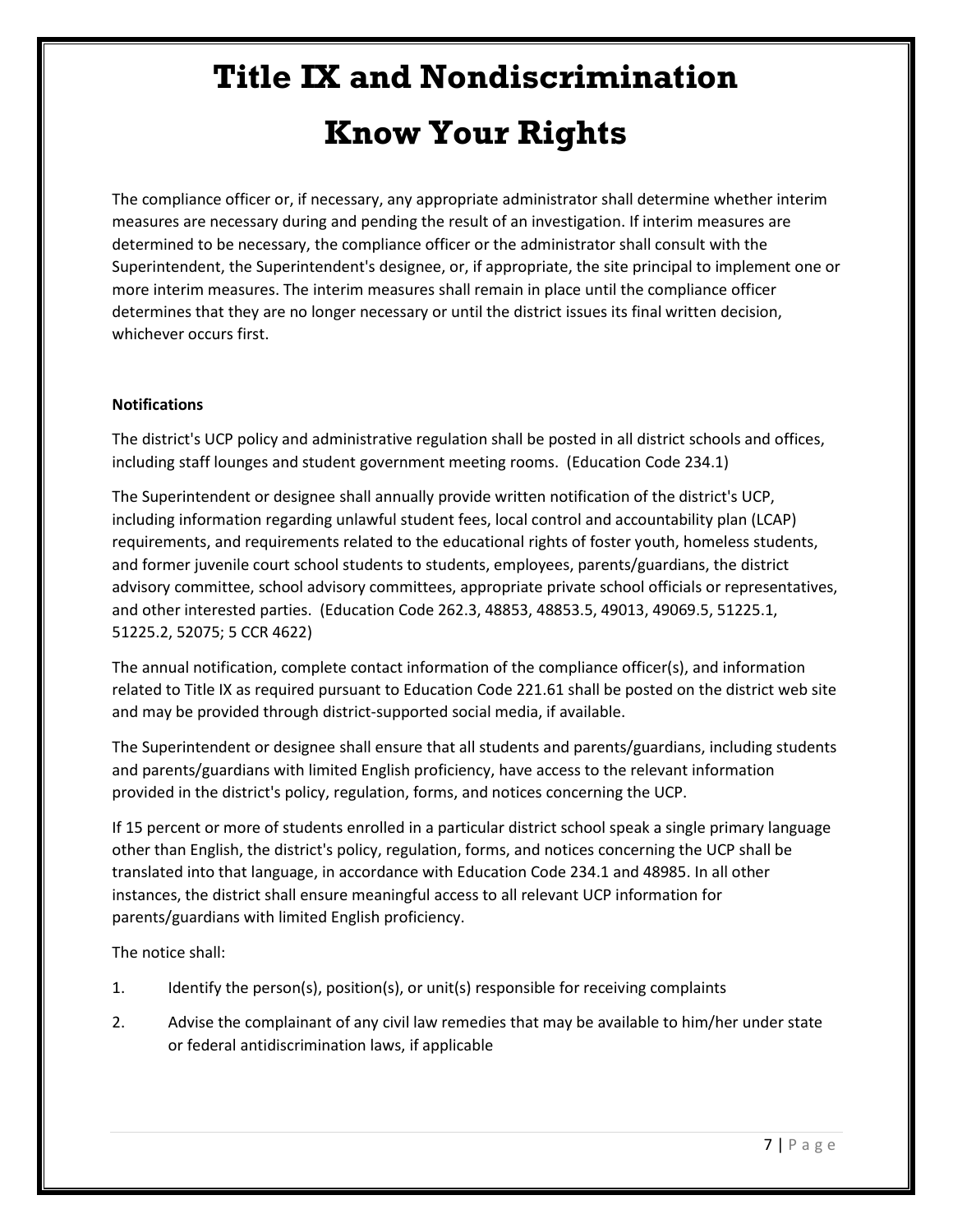- 3. Advise the complainant of the appeal process, including, if applicable, the complainant's right to take a complaint directly to the California Department of Education (CDE) or to pursue remedies before civil courts or other public agencies, such as the U.S. Department of Education's Office for Civil Rights (OCR) in cases involving unlawful discrimination (such as discriminatory harassment, intimidation, or bullying).
- 4. Include statements that:
	- a. The district has the primary responsibility to ensure compliance with applicable state and federal laws and regulations governing educational programs.
	- b. The complaint review shall be completed within 60 calendar days from the date of receipt of the complaint unless the complainant agrees in writing to an extension of the timeline.
	- c. A complaint alleging retaliation or unlawful discrimination (such as discriminatory harassment, intimidation, or bullying) must be filed not later than six months from the date it occurred, or six months from the date the complainant first obtained knowledge of the facts of the alleged unlawful discrimination. The time for filing may be extended for up to 90 days by the Superintendent or designee for good cause upon written request by the complainant setting forth the reasons for the extension.
	- d. Complaints should be filed in writing and signed by the complainant. If a complainant is unable to put his/her complaint in writing, for example, due to conditions such as a disability or illiteracy, district staff shall assist him/her in the filing of the complaint.
	- e. If a complaint is not filed in writing but the district receives notice of any allegation that is subject to the UCP, the district shall take affirmative steps to investigate and address the allegations, in a manner appropriate to the particular circumstances.

If the allegation involves retaliation or unlawful discrimination (such as discriminatory harassment, intimidation, or bullying) and the investigation confirms that discrimination has occurred, the district will take steps to prevent recurrence of discrimination and correct its discriminatory effects on the complainant, and on others, if appropriate.

- f. A student enrolled in a public school shall not be required to pay a fee for his/her participation in an educational activity that constitutes an integral fundamental part of the district's educational program, including curricular and extracurricular activities.
- g. The Board is required to adopt and annually update the LCAP in a manner that includes meaningful engagement of parents/guardians, students, and other stakeholders in the development and/or review of the LCAP.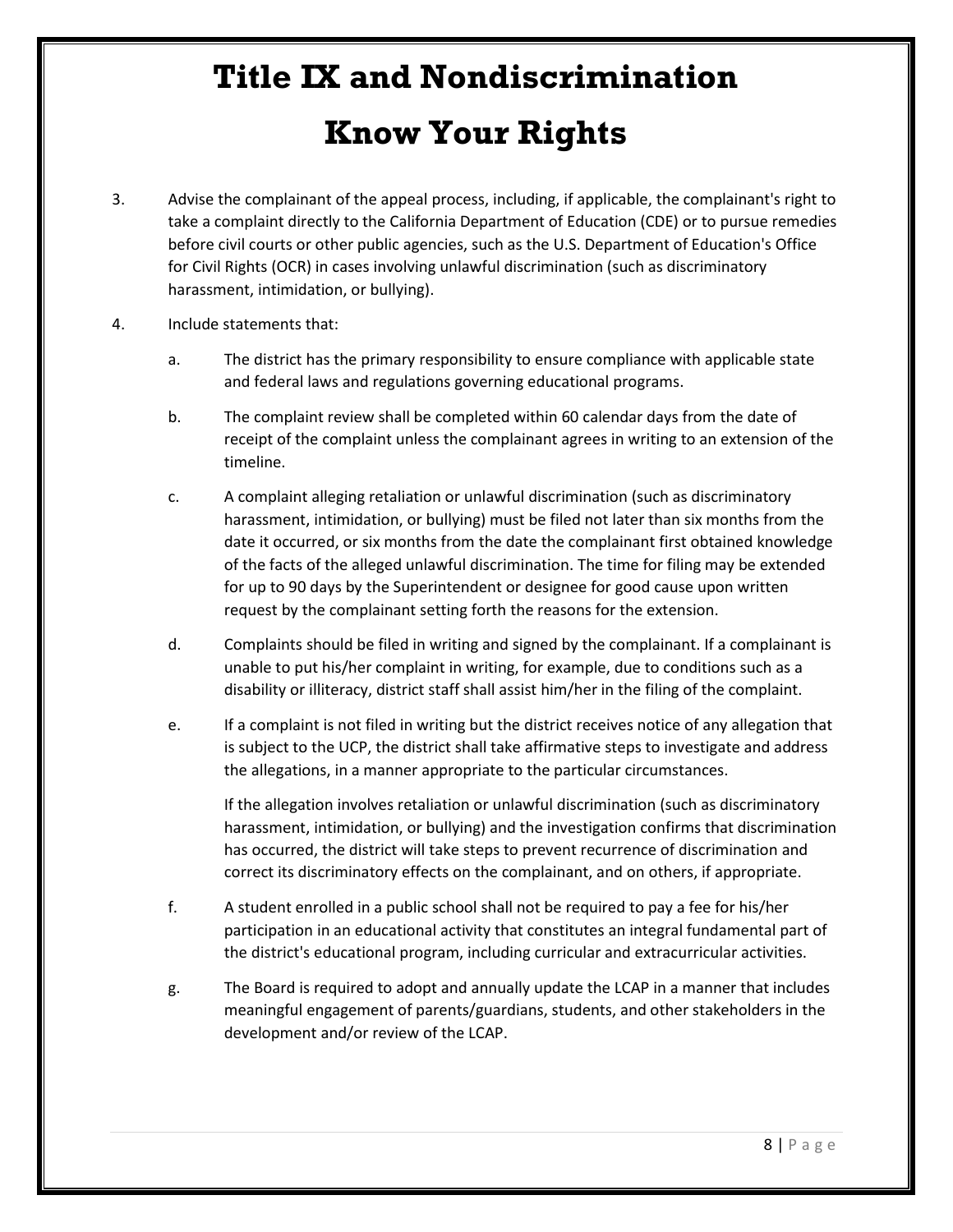- h. A foster youth shall receive information about educational rights related to his/her educational placement, enrollment in and checkout from school, as well as the responsibilities of the district liaison for foster youth to ensure and facilitate these requirements and to assist the student in ensuring proper transfer of his/her credits, records, and grades when he/she transfers between schools or between the district and another district.
- i. A foster youth, homeless student, or former juvenile court school student who transfers into a district high school or between district high schools as applicable shall be notified of the district's responsibility to:
	- (1) Accept any coursework or part of the coursework that the student has satisfactorily completed in another public school, juvenile court school, or a nonpublic, nonsectarian school or agency, and to issue full or partial credit for the coursework completed
	- (2) Not require the student to retake any course or a portion of a course which he/she has satisfactorily completed in another public school, juvenile court school, or a nonpublic, nonsectarian school or agency
	- (3) If the student has completed his/her second year of high school before the transfer, provide the student information about district-adopted coursework and Board-imposed graduation requirements from which he/she may be exempted pursuant to Education Code 51225.1
- j. The complainant has a right to appeal the district's decision to the CDE by filing a written appeal within 15 calendar days of receiving the district's decision.

In any complaint alleging unlawful discrimination (such as discriminatory harassment, intimidation, or bullying), the respondent also shall have the right to file an appeal with the CDE in the same manner as the complainant, if he/she is dissatisfied with the district's decision.

- k. The appeal to the CDE must include a copy of the complaint filed with the district and a copy of the district's decision.
- l. Copies of the district's UCP are available free of charge.

#### **District Responsibilities**

All UCP-related complaints shall be investigated and resolved within 60 calendar days of the district's receipt of the complaint unless the complainant agrees in writing to an extension of the timeline. (5 CCR 4631)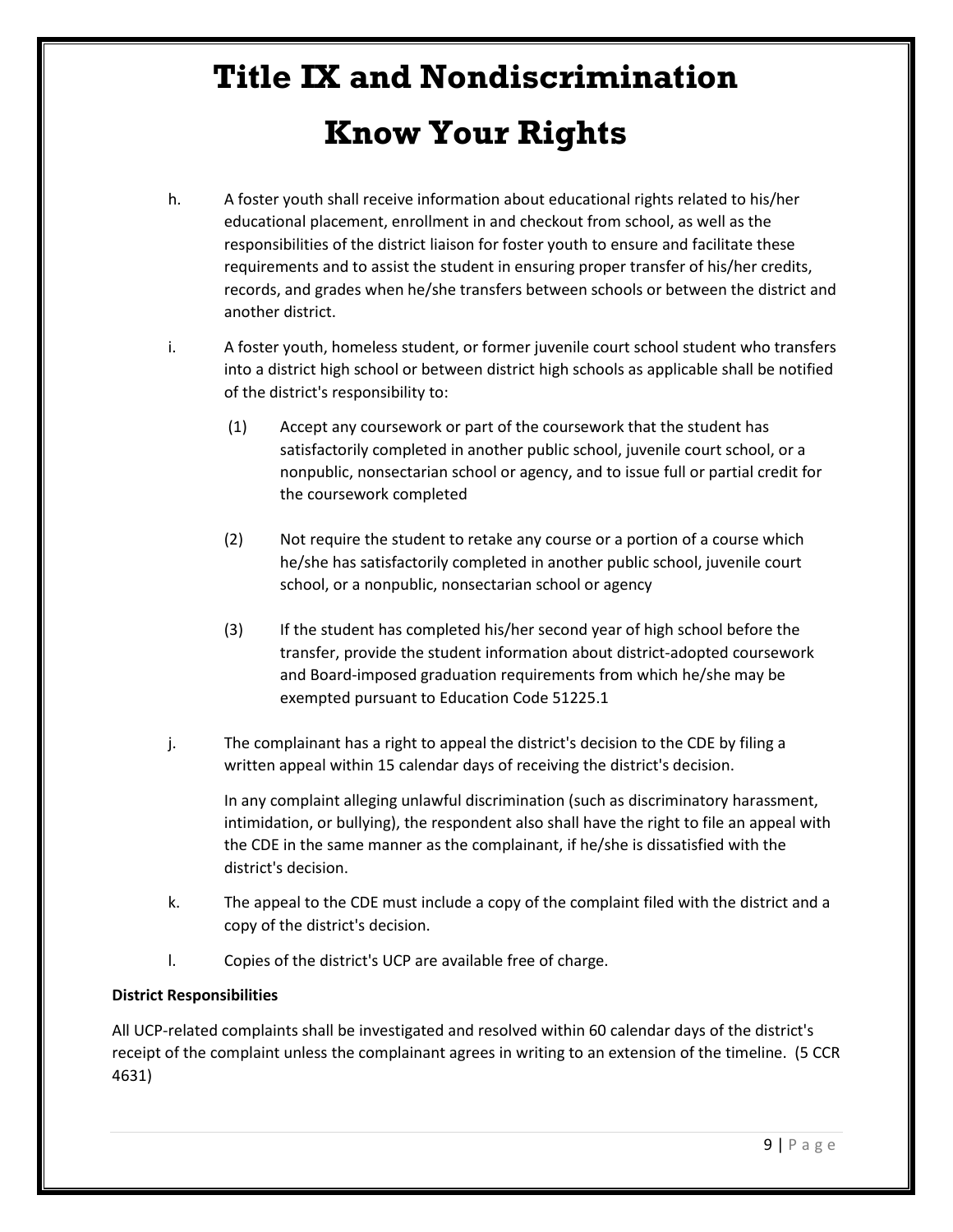For complaints alleging unlawful discrimination (such as discriminatory harassment, intimidation, or bullying), the district shall inform the respondent when the complainant agrees to an extension of the timeline for investigating and resolving the complaint.

The compliance officer shall maintain a record of each complaint and subsequent related actions, including steps taken during the investigation and all information required for compliance with 5 CCR 4631 and 4633.

All parties involved in the allegations shall be notified when a complaint is filed and when a decision or ruling is made. However, the compliance officer shall keep all complaints or allegations of retaliation or unlawful discrimination (such as discriminatory harassment, intimidation, or bullying) confidential except when disclosure is necessary to carry out the investigation, take subsequent corrective action, conduct ongoing monitoring, or maintain the integrity of the process. (5 CCR 4630, 4964)

#### **Filing of Complaints**

The complaint shall be presented to the compliance officer who shall maintain a log of complaints received, providing each with a code number and a date stamp.

All complaints shall be filed in writing and signed by the complainant. If a complainant is unable to put a complaint in writing due to conditions such as a disability or illiteracy, district staff shall assist him/her in the filing of the complaint. (5 CCR 4600)

Complaints shall also be filed in accordance with the following rules, as applicable:

- 1. A complaint alleging district violation of applicable state or federal law or regulations governing adult education programs, consolidated categorical aid programs, migrant education, career technical and technical education and training programs, child care and development programs, child nutrition programs, and special education programs may be filed by any individual, public agency, or organization. (5 CCR 4630)
- 2. Any complaint alleging noncompliance with law regarding the prohibition against requiring students to pay student fees, deposits, and charges or any requirement related to the LCAP may be filed anonymously if the complaint provides evidence, or information leading to evidence, to support an allegation of noncompliance. A complaint about a violation of the prohibition against the charging of unlawful student fees may be filed with the principal of the school or with the Superintendent or designee. However, any such complaint shall be filed no later than one year from the date the alleged violation occurred. (Education Code 49013, 52075; 5 CCR 4630)
- 3. A complaint alleging unlawful discrimination (such as discriminatory harassment, intimidation, or bullying) may be filed only by a person who alleges that he/she personally suffered the unlawful discrimination or by a person who believes that an individual or any specific class of individuals has been subjected to it. The complaint shall be initiated no later than six months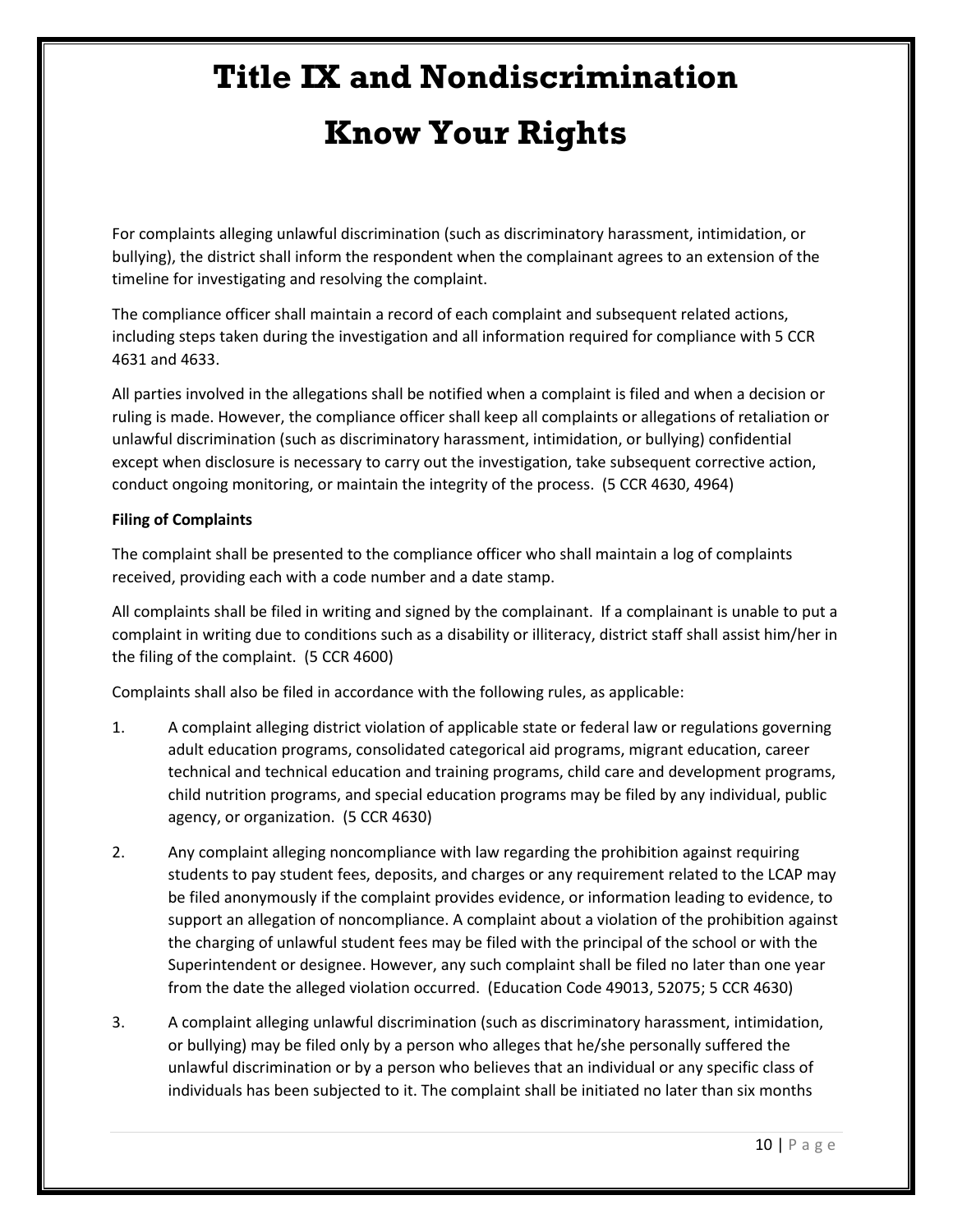# **Title IX and Nondiscrimination**

### **Know Your Rights**

from the date when the alleged unlawful discrimination occurred, or six months from the date when the complainant first obtained knowledge of the facts of the alleged unlawful discrimination. The time for filing may be extended for up to 90 days by the Superintendent or designee for good cause upon written request by the complainant setting forth the reasons for the extension. (5 CCR 4630)

- 4. When a complaint alleging unlawful discrimination (such as discriminatory harassment, intimidation, or bullying) is filed anonymously, the compliance officer shall pursue an investigation or other response as appropriate, depending on the specificity and reliability of the information provided and the seriousness of the allegation.
- 5. When the complainant of unlawful discrimination (such as discriminatory harassment, intimidation, or bullying) or the alleged victim, when he/she is not the complainant, requests confidentiality, the compliance officer shall inform him/her that the request may limit the district's ability to investigate the conduct or take other necessary action. When honoring a request for confidentiality, the district shall nevertheless take all reasonable steps to investigate and resolve/respond to the complaint consistent with the request.

#### **Mediation**

Within three business days after the compliance officer receives the complaint, he/she may informally discuss with all the parties the possibility of using mediation. Mediation shall be offered to resolve complaints that involve more than one student and no adult. However, mediation shall not be offered or used to resolve any complaint involving an allegation of sexual assault or where there is a reasonable risk that a party to the mediation would feel compelled to participate. If the parties agree to mediation, the compliance officer shall make all arrangements for this process.

Before initiating the mediation of a complaint alleging retaliation or unlawful discrimination (such as discriminatory harassment, intimidation, or bullying), the compliance officer shall ensure that all parties agree to make the mediator a party to relevant confidential information. The compliance officer shall also notify all parties of the right to end the informal process at any time.

If the mediation process does not resolve the problem within the parameters of law, the compliance officer shall proceed with his/her investigation of the complaint.

The use of mediation shall not extend the district's timelines for investigating and resolving the complaint unless the complainant agrees in writing to such an extension of time. If mediation is successful and the complaint is withdrawn, then the district shall take only the actions agreed to through the mediation. If mediation is unsuccessful, the district shall then continue with subsequent steps specified in this administrative regulation.

#### **Investigation of Complaint**

Within 10 business days after the compliance officer receives the complaint, the compliance officer shall begin an investigation into the complaint.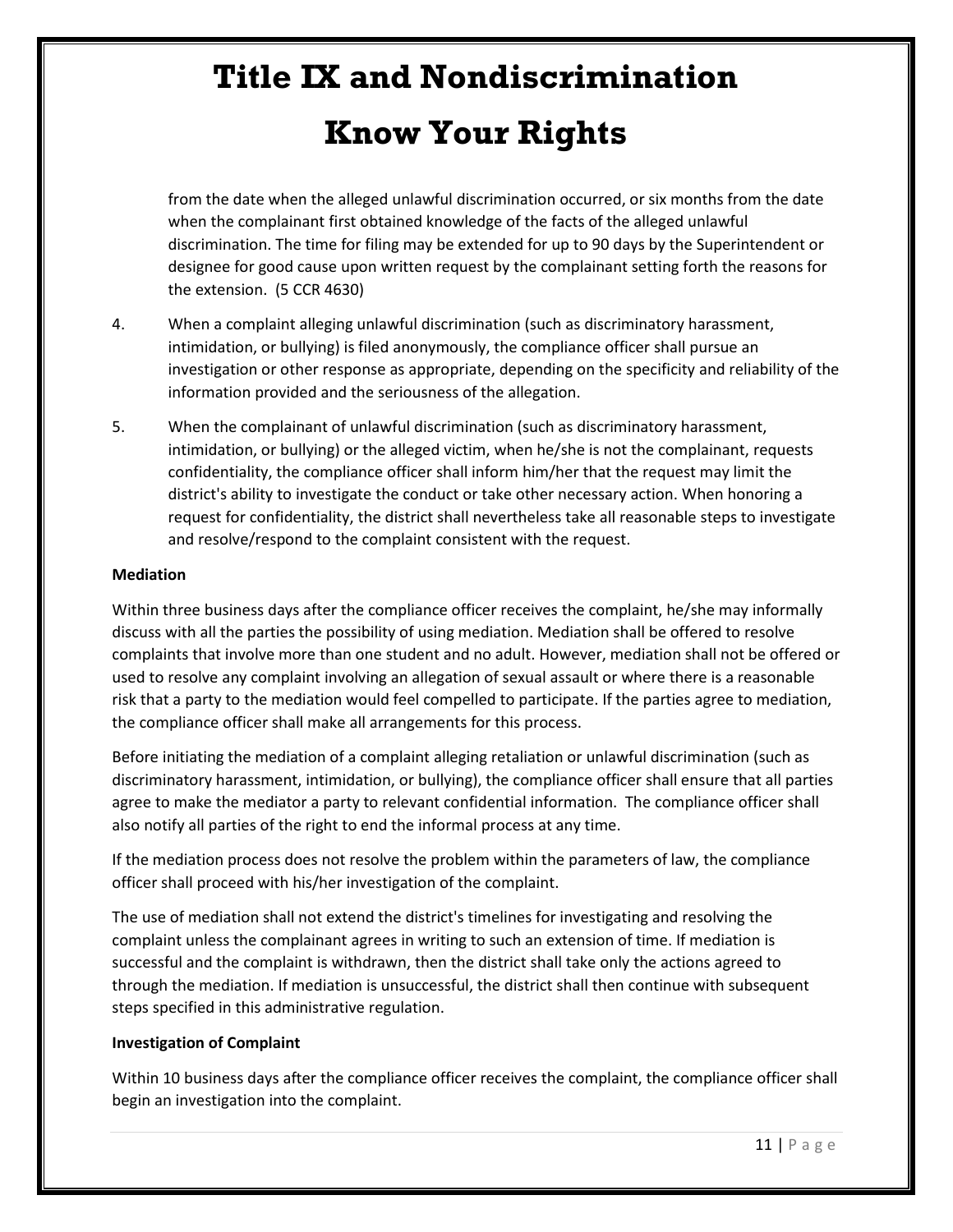Within one business day of initiating the investigation, the compliance officer shall provide the complainant and/or his/her representative with the opportunity to present the information contained in the complaint to the compliance officer and shall notify the complainant and/or his/her representative of the opportunity to present the compliance officer with any evidence, or information leading to evidence, to support the allegations in the complaint. Such evidence or information may be presented at any time during the investigation.

In conducting the investigation, the compliance officer shall collect all available documents and review all available records, notes, or statements related to the complaint, including any additional evidence or information received from the parties during the course of the investigation. He/she shall individually interview all available witnesses with information pertinent to the complaint, and may visit any reasonably accessible location where the relevant actions are alleged to have taken place. At appropriate intervals, the compliance officer shall inform both parties of the status of the investigation.

To investigate a complaint alleging retaliation or unlawful discrimination (such as discriminatory harassment, intimidation, or bullying), the compliance officer shall interview the alleged victim(s), any alleged offenders, and other relevant witnesses privately, separately, and in a confidential manner. As necessary, additional staff or legal counsel may conduct or support the investigation.

A complainant's refusal to provide the district's investigator with documents or other evidence related to the allegations in the complaint, failure or refusal to cooperate in the investigation, or engagement in any other obstruction of the investigation may result in the dismissal of the complaint because of a lack of evidence to support the allegation. Similarly, a respondent's refusal to provide the district's investigator with documents or other evidence related to the allegations in the complaint, failure or refusal to cooperate in the investigation, or engagement in any other obstruction of the investigation may result in a finding, based on evidence collected, that a violation has occurred and in the imposition of a remedy in favor of the complainant. (5 CCR 4631)

In accordance with law, the district shall provide the investigator with access to records and other information related to the allegation in the complaint and shall not in any way obstruct the investigation. Failure or refusal of the district to cooperate in the investigation may result in a finding based on evidence collected that a violation has occurred and in the imposition of a remedy in favor of the complainant. (5 CCR 4631)

The compliance officer shall apply a "preponderance of the evidence" standard in determining the veracity of the factual allegations in a complaint. This standard is met if the allegation is more likely to be true than not.

#### **Report of Findings**

Unless extended by written agreement with the complainant, a final decision shall be sent to the complainant within 60 calendar days of the district's receipt of the complaint. Within 30 calendar days of receiving the complaint, the compliance officer shall prepare and send to the complainant a written report, as described in the section "Final Written Decision" below. If the complainant is dissatisfied with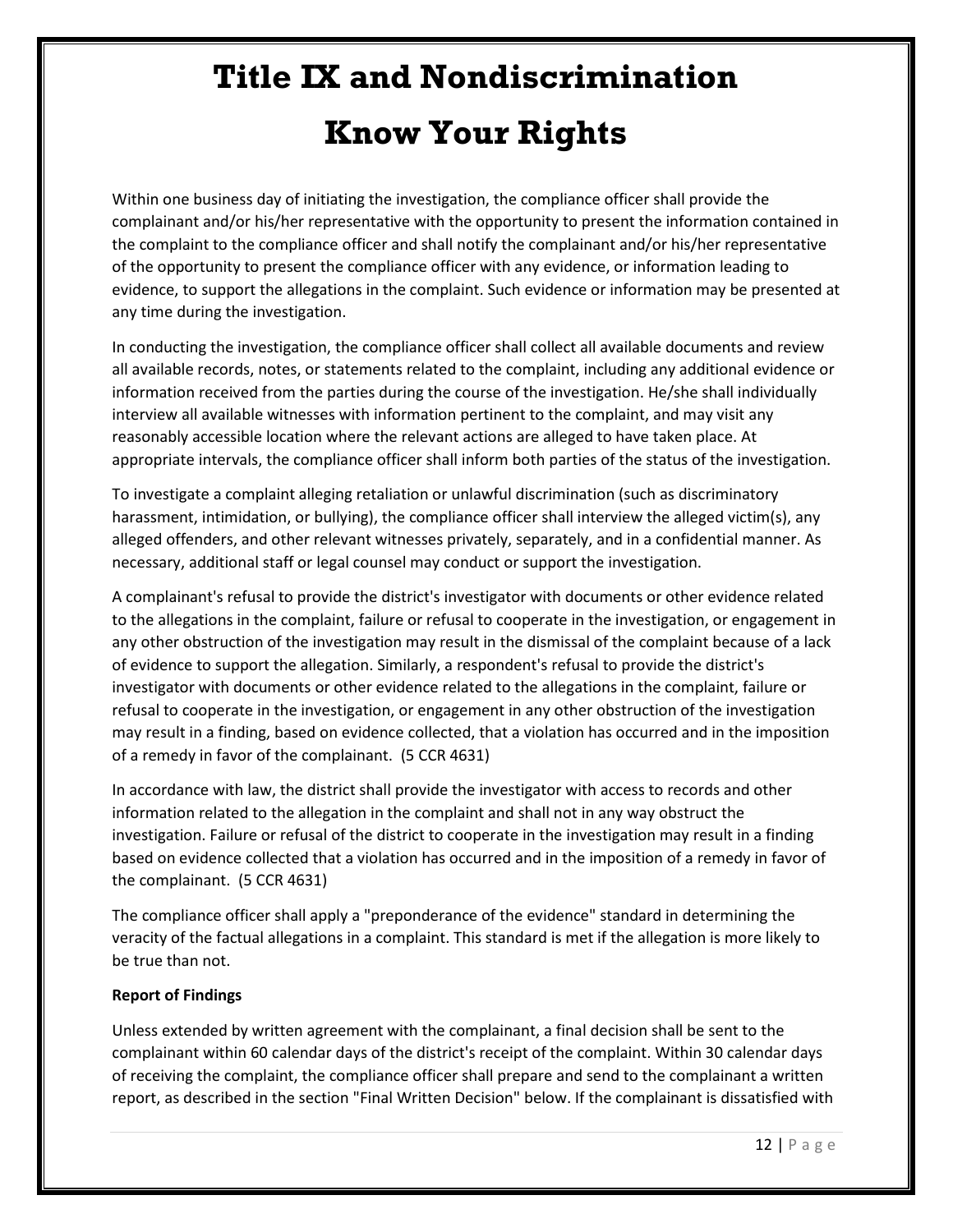the compliance officer's decision, he/she may, within five business days, file his/her complaint in writing with the Board.

The Board may consider the matter at its next regular Board meeting or at a special Board meeting convened in order to meet the 60-day time limit within which the complaint must be answered. When required by law, the matter shall be considered in closed session. The Board may decide not to hear the complaint, in which case the compliance officer's decision shall be final.

If the Board hears the complaint, the compliance officer shall send the Board's decision to the complainant within 60 calendar days of the district's initial receipt of the complaint or within the time period that has been specified in a written agreement with the complainant. (5 CCR 4631)

In resolving any complaint alleging unlawful discrimination (such as discriminatory harassment, intimidation, and bullying), the respondent also shall be sent the district's decision and, in the same manner as the complainant, may file a complaint with the Board if dissatisfied with the decision.

#### **Final Written Decision**

The district's decision on how it will resolve the complaint shall be in writing and shall be sent to the complainant and respondent. (5 CCR 4631)

In consultation with district legal counsel, information about the relevant part of a decision may be communicated to a victim who is not the complainant and to other parties who may be involved in implementing the decision or are affected by the complaint, as long as the privacy of the parties is protected. In a complaint alleging unlawful discrimination (such as discriminatory harassment, intimidation, and bullying), notice of the district's decision to the alleged victim shall include information about any sanction to be imposed upon the respondent that relates directly to the alleged victim.

If the complaint involves a limited-English-proficient student or parent/guardian and the student involved attends a school at which 15 percent or more of the students speak a single primary language other than English, then the decision shall also be translated into that language. In all other instances, the district shall ensure meaningful access to all relevant information for parents/guardians with limited English proficiency.

For all complaints, the decision shall include: (5 CCR 4631)

- 1. The findings of fact based on the evidence gathered. In reaching a factual determination, the following factors may be taken into account:
	- a. Statements made by any witnesses
	- b. The relative credibility of the individuals involved
	- c. How the complaining individual reacted to the incident
	- d. Any documentary or other evidence relating to the alleged conduct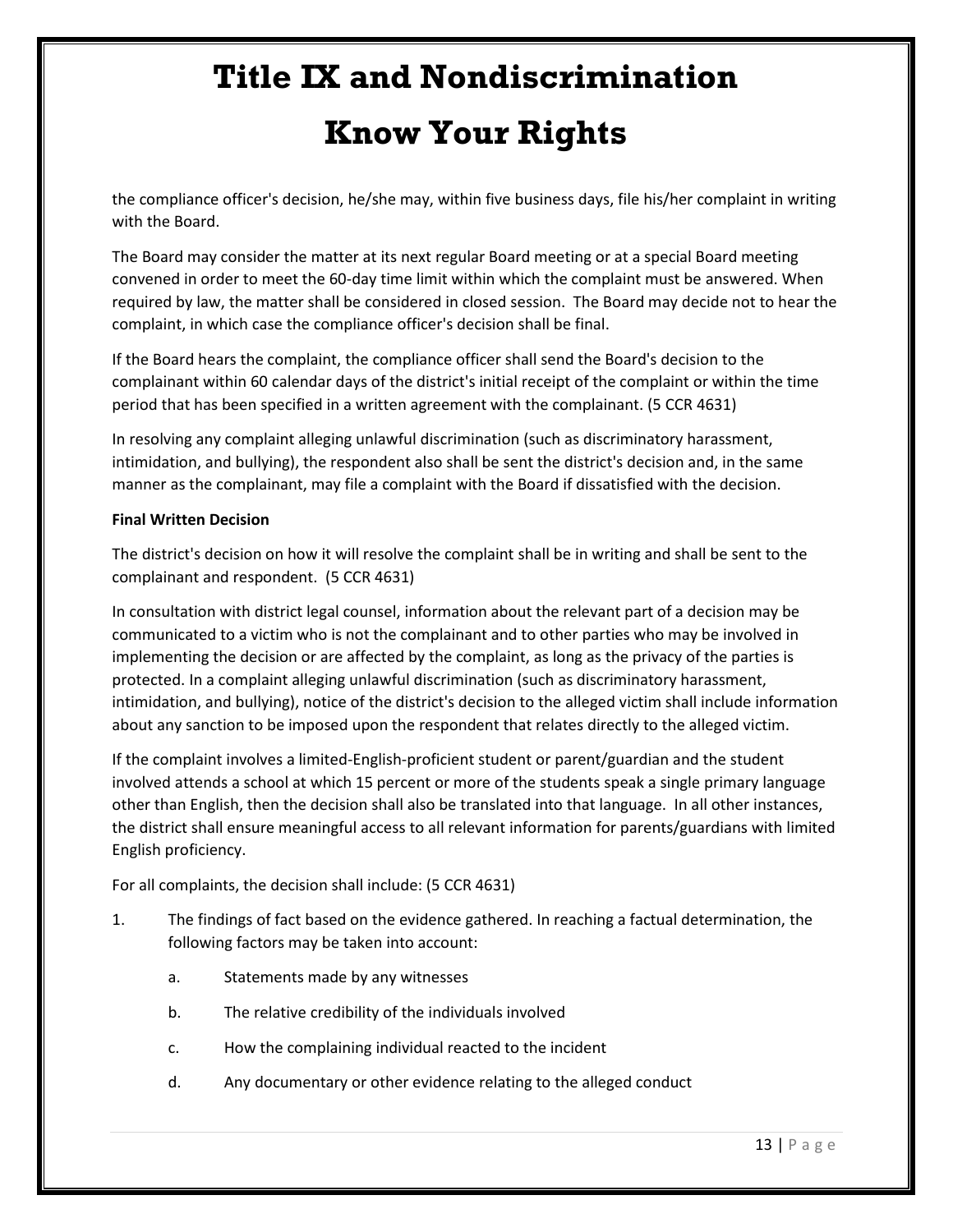- e. Past instances of similar conduct by any alleged offenders
- f. Past false allegations made by the complainant
- 2. The conclusion(s) of law
- 3. Disposition of the complaint
- 4. Rationale for such disposition

For complaints of retaliation or unlawful discrimination (such as discriminatory harassment, intimidation, or bullying), the disposition of the complaint shall include a determination for each allegation as to whether retaliation or unlawful discrimination has occurred.

The determination of whether a hostile environment exists may involve consideration of the following:

- a. How the misconduct affected one or more students' education
- b. The type, frequency, and duration of the misconduct
- c. The relationship between the alleged victim(s) and offender(s)
- d. The number of persons engaged in the conduct and at whom the conduct was directed
- e. The size of the school, location of the incidents, and context in which they occurred
- f. Other incidents at the school involving different individuals
- 5. Corrective action(s), including any actions that have been taken or will be taken to address the allegations in the complaint and including, with respect to a student fees complaint, a remedy that comports with Education Code 49013 and 5 CCR 4600

For complaints of unlawful discrimination (such as discriminatory harassment, intimidation, or bullying), the decision may, as required by law, include:

- a. The corrective actions imposed on the respondent
- b. Individual remedies offered or provided to the complainant or another person who was the subject of the complaint, but this information should not be shared with the respondent.
- c. Systemic measures the school has taken to eliminate a hostile environment and prevent recurrence.
- 6. Notice of the complainant's and respondent's right to appeal the district's decision to the CDE within 15 calendar days, and procedures to be followed for initiating such an appeal.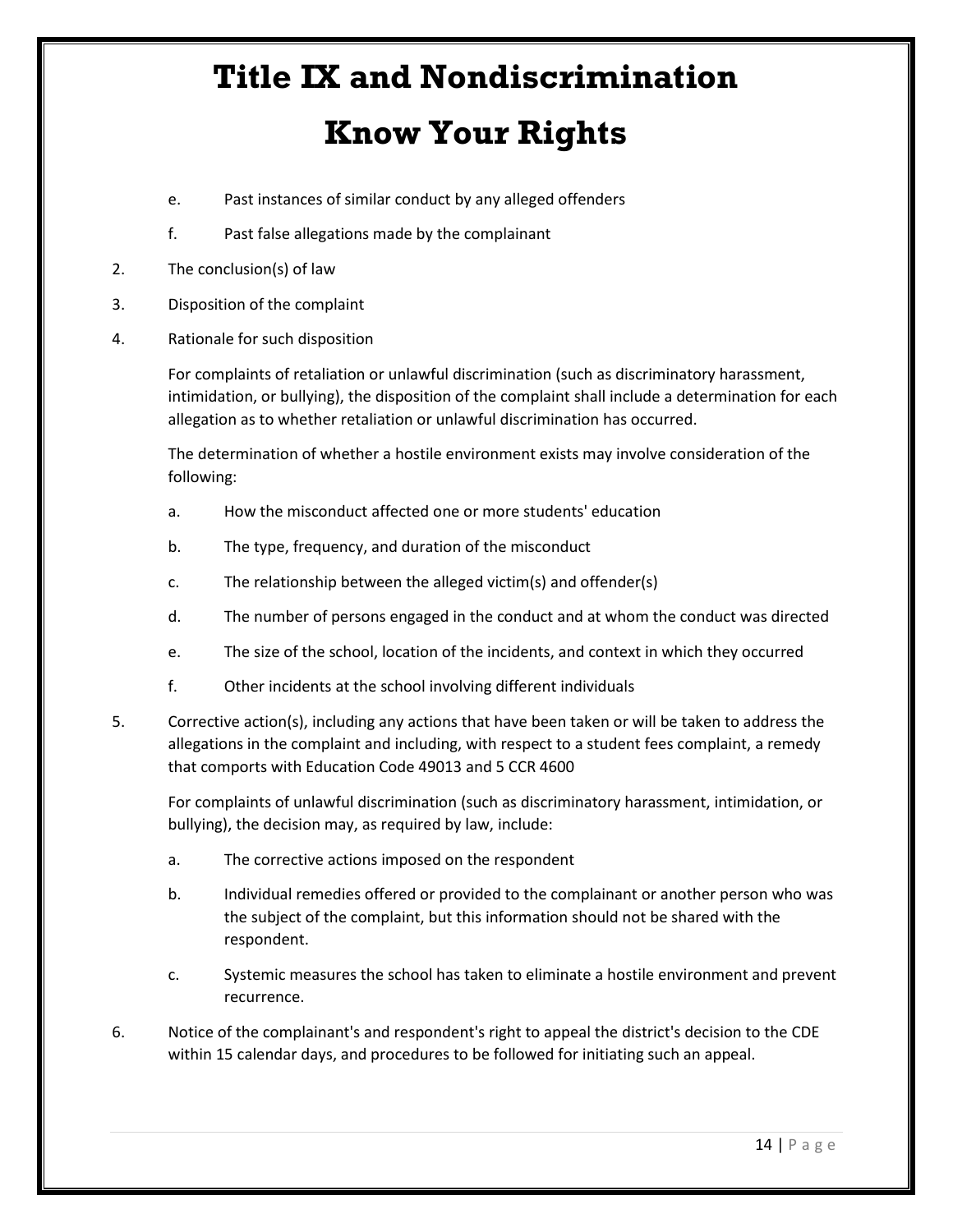The decision may also include follow-up procedures to prevent recurrence or retaliation and for reporting any subsequent problems.

For complaints alleging unlawful discrimination based on state law (such as discriminatory harassment, intimidation, and bullying), the decision shall also include a notice to the complainant that:

- 1. He/she may pursue available civil law remedies outside of the district's complaint procedures, including seeking assistance from mediation centers or public/private interest attorneys, 60 calendar days after the filing of an appeal with the CDE. (Education Code 262.3)
- 2. The 60 days moratorium does not apply to complaints seeking injunctive relief in state courts or to discrimination complaints based on federal law. (Education Code 262.3)
- 3. Complaints alleging discrimination based on race, color, national origin, sex, gender, gender identity, pregnancy, and parental status, disability, or age may also be filed with the U.S. Department of Education, Office for Civil Rights at www.ed.gov/ocr within 180 days of the alleged discrimination.

#### **Corrective Actions**

When a complaint is found to have merit, the compliance officer shall adopt any appropriate corrective action permitted by law. Appropriate corrective actions that focus on the larger school or district environment may include, but are not limited to, actions to reinforce district policies; training for faculty, staff, and students; updates to school policies; or school climate surveys.

For complaints involving retaliation or unlawful discrimination (such as discriminatory harassment, intimidation, or bullying), appropriate remedies that may be offered to the victim but not communicated to the respondent may include, but are not limited to, the following:

- 1. Counseling
- 2. Academic support
- 3. Health services
- 4. Assignment of an escort to allow the victim to move safely about campus
- 5. Information regarding available resources and how to report similar incidents or retaliation
- 6. Separation of the victim from any other individuals involved, provided the separation does not penalize the victim
- 7. Restorative justice
- 8. Follow-up inquiries to ensure that the conduct has stopped and there has been no retaliation
- 9. Determination of whether any past actions of the victim that resulted in discipline were related to the treatment the victim received and described in the complaint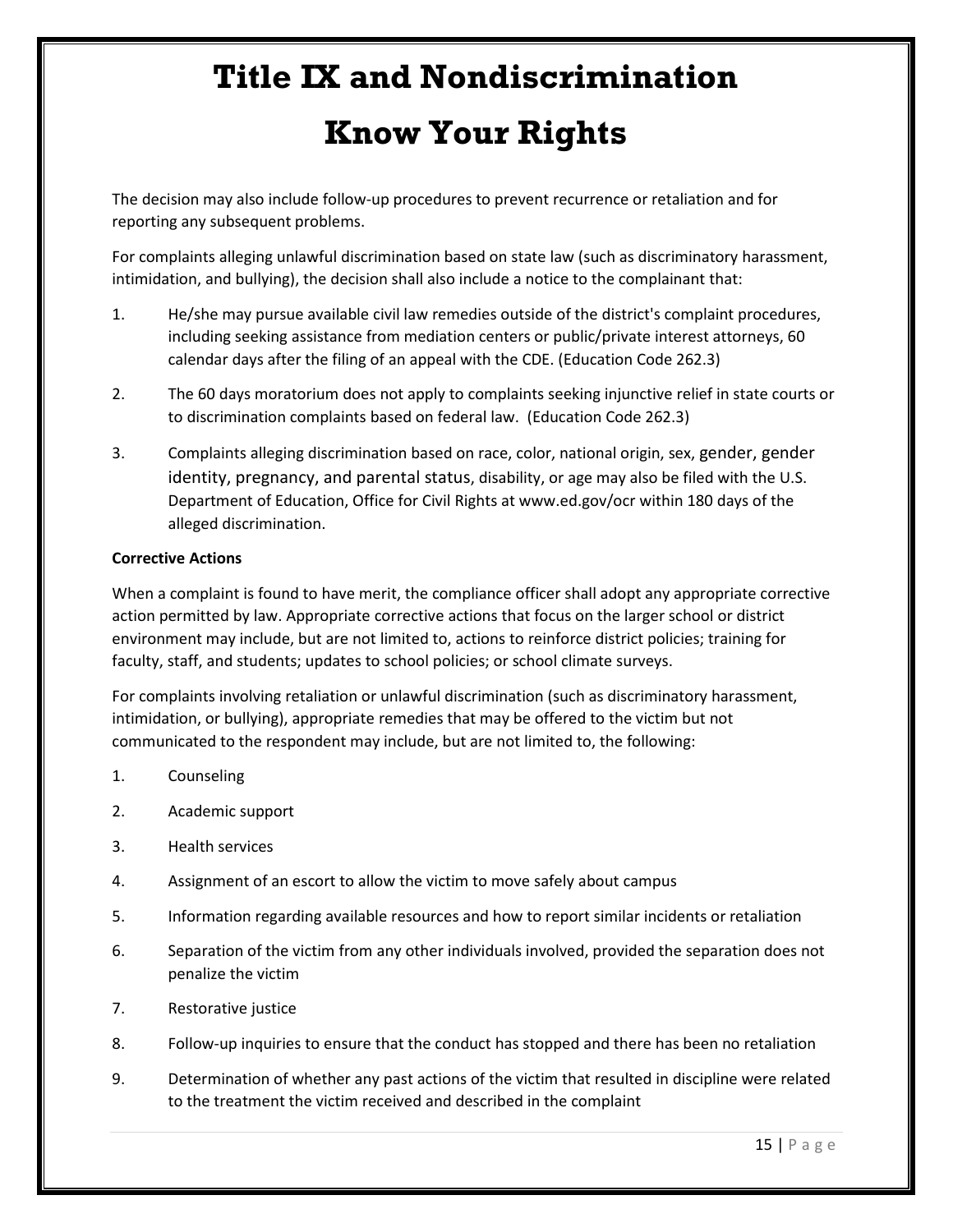For complaints involving retaliation or unlawful discrimination (such as discriminatory harassment, intimidation, or bullying), appropriate corrective actions that focus on a student offender may include, but are not limited to, the following:

- 1. Transfer from a class or school as permitted by law
- 2. Parent/guardian conference
- 3. Education regarding the impact of the conduct on others
- 4. Positive behavior support
- 5. Referral to a student success team
- 6. Denial of participation in extracurricular or co-curricular activities or other privileges as permitted by law
- 7. Disciplinary action, such as suspension or expulsion, as permitted by law

When an employee is found to have committed retaliation or unlawful discrimination (such as discriminatory harassment, intimidation, or bullying), the district shall take appropriate disciplinary action, up to and including dismissal, in accordance with applicable law and collective bargaining agreement.

The district may also consider training and other interventions for the larger school community to ensure that students, staff, and parents/guardians understand the types of behavior that constitute unlawful discrimination (such as discriminatory harassment, intimidation, or bullying), that the district does not tolerate it, and how to report and respond to it.

If a complaint alleging noncompliance with the laws regarding student fees, deposits, and other charges, physical education instructional minutes for students in elementary schools, or any requirement related to the LCAP is found to have merit, the district shall provide a remedy to all affected students and parents/guardians subject to procedures established by regulation of the State Board of Education. (Education Code 49013, 51223, 52075)

For complaints alleging noncompliance with the laws regarding student fees, the district shall attempt in good faith, by engaging in reasonable efforts, to identify and fully reimburse all affected students and parents/guardians who paid the unlawful student fees within one year prior to the filing of the complaint. (Education Code 49013; 5 CCR 4600)

#### **Appeals to the California Department of Education**

Any complainant who is dissatisfied with the district's final written decision may file an appeal in writing with the CDE within 15 calendar days of receiving the district's decision. (Education Code 222, 48853, 48853.5, 49013, 49069.5, 51223, 51225.1, 51225.2, 51228.3, 52075; 5 CCR 4632)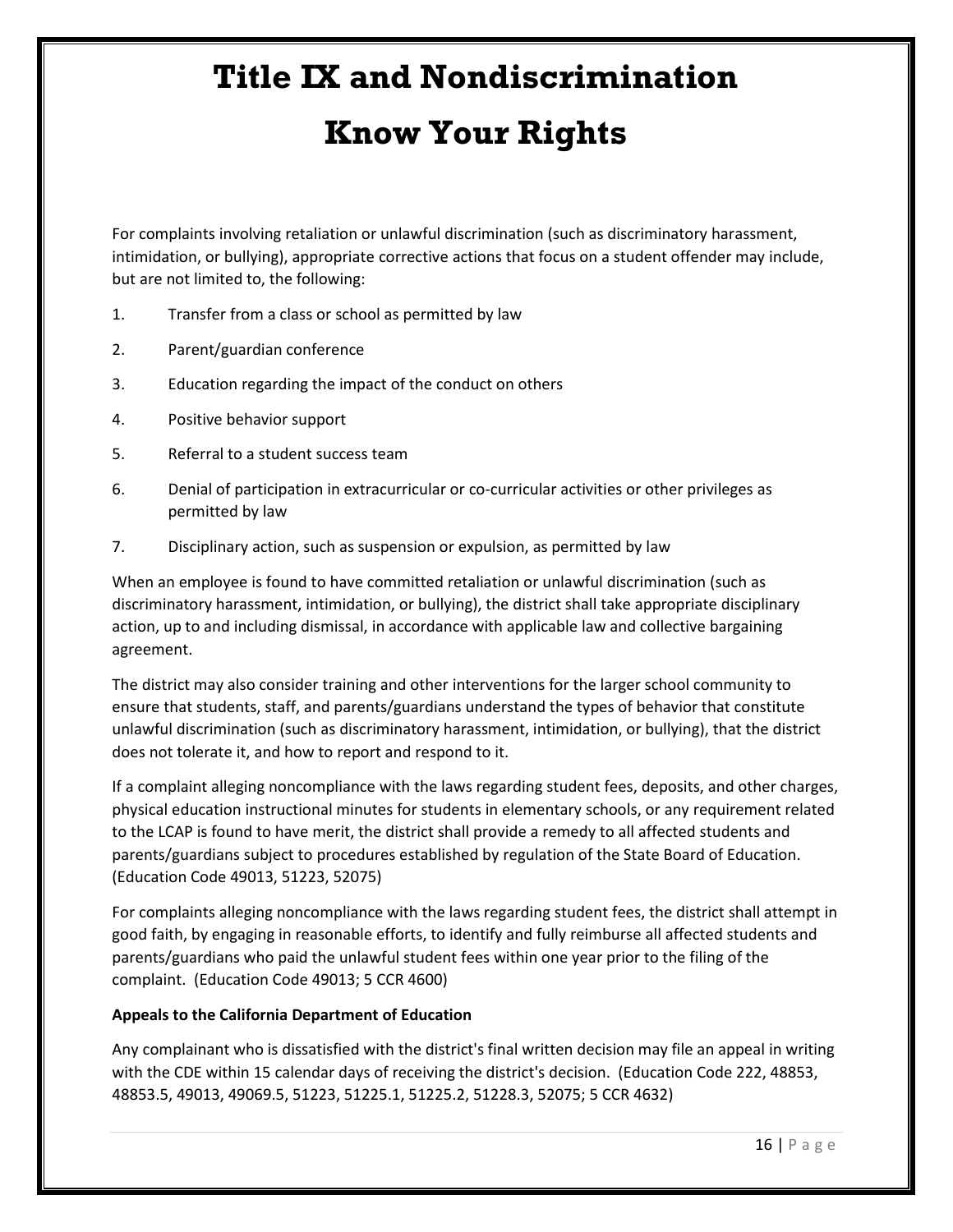When a respondent in any complaint alleging unlawful discrimination (such as discriminatory harassment, intimidation, and bullying) is dissatisfied with the district's final written decision, he/she, in the same manner as the complainant, may file an appeal with the CDE.

The complainant or respondent shall specify the basis for the appeal of the decision and whether the facts are incorrect and/or the law has been misapplied. The appeal shall be accompanied by a copy of the locally filed complaint and a copy of the district's decision. (5 CCR 4632)

Upon notification by the CDE that the complainant or respondent has appealed the district's decision, the Superintendent or designee shall forward the following documents to the CDE: (5 CCR 4633)

- 1. A copy of the original complaint
- 2. A copy of the written decision
- 3. A summary of the nature and extent of the investigation conducted by the district, if not covered by the decision
- 4. A copy of the investigation file including, but not limited to, all notes, interviews, and documents submitted by the parties and gathered by the investigator
- 5. A report of any action taken to resolve the complaint
- 6. A copy of the district's uniform complaint procedures
- 7. Other relevant information requested by the CDE